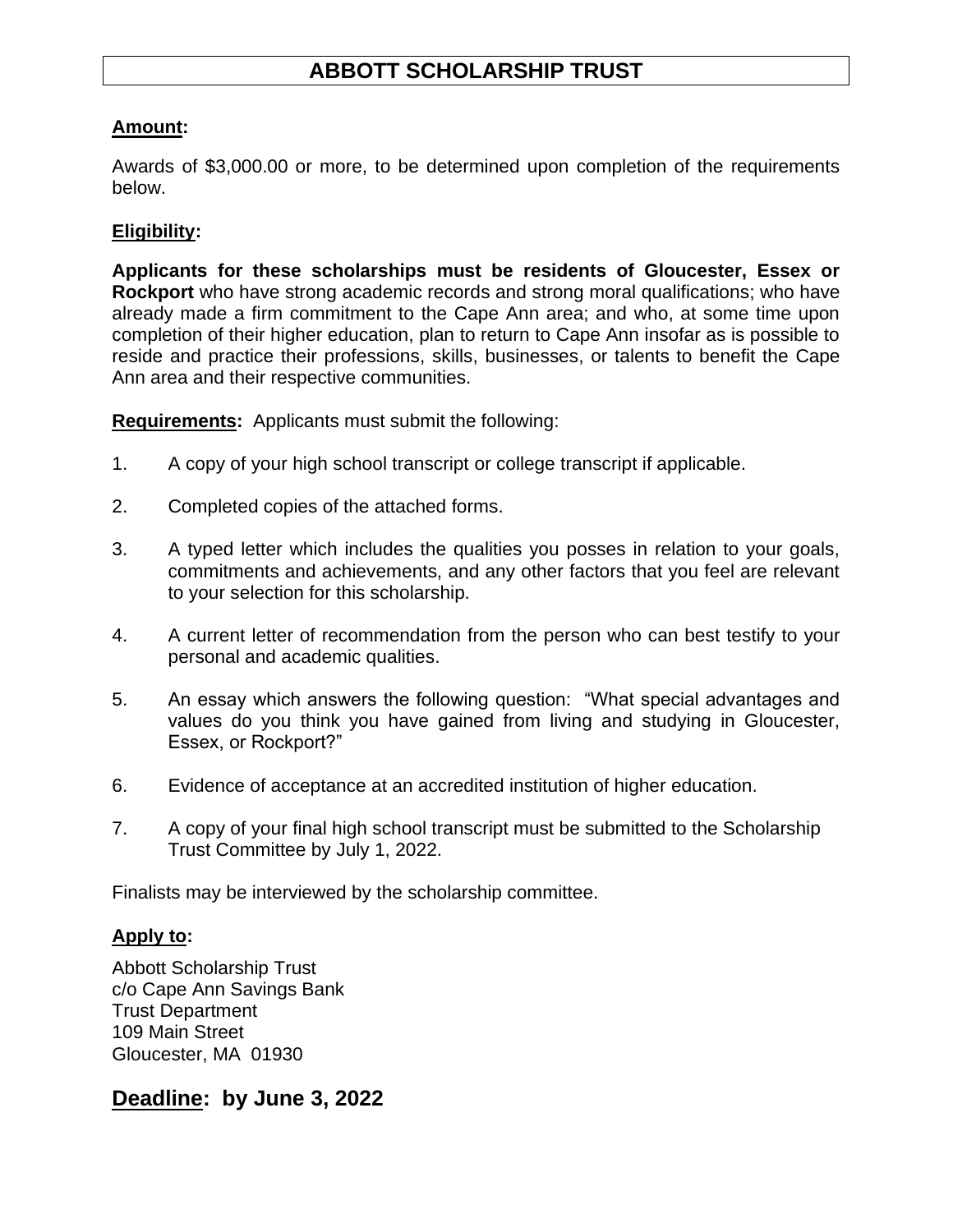# **APPLICATION FOR ABBOTT SCHOLARSHIP AWARD**

| Applicant's full name _________________                                          |                                             |         |                                    |                          |     | Date: the contract of the contract of the contract of the contract of the contract of the contract of the contract of the contract of the contract of the contract of the contract of the contract of the contract of the cont                                                                                                                                                                                                  |  |  |
|----------------------------------------------------------------------------------|---------------------------------------------|---------|------------------------------------|--------------------------|-----|---------------------------------------------------------------------------------------------------------------------------------------------------------------------------------------------------------------------------------------------------------------------------------------------------------------------------------------------------------------------------------------------------------------------------------|--|--|
| First<br>(Please Print)                                                          |                                             | Initial |                                    | Last                     |     |                                                                                                                                                                                                                                                                                                                                                                                                                                 |  |  |
|                                                                                  |                                             |         |                                    |                          |     |                                                                                                                                                                                                                                                                                                                                                                                                                                 |  |  |
| Present residence: No. & Street                                                  |                                             |         | City or Town                       |                          |     |                                                                                                                                                                                                                                                                                                                                                                                                                                 |  |  |
|                                                                                  |                                             |         |                                    | State                    | Zip | Telephone                                                                                                                                                                                                                                                                                                                                                                                                                       |  |  |
| Permanent address:<br>No. & Street                                               |                                             |         | City or Town                       | State                    | Zip | Telephone                                                                                                                                                                                                                                                                                                                                                                                                                       |  |  |
|                                                                                  |                                             |         | Year graduated:                    |                          |     |                                                                                                                                                                                                                                                                                                                                                                                                                                 |  |  |
|                                                                                  |                                             |         |                                    |                          |     |                                                                                                                                                                                                                                                                                                                                                                                                                                 |  |  |
| School's address: $\frac{1}{\text{No. & Street}}$                                |                                             |         | City or Town                       | State                    | Zip | Telephone                                                                                                                                                                                                                                                                                                                                                                                                                       |  |  |
|                                                                                  |                                             |         |                                    |                          |     |                                                                                                                                                                                                                                                                                                                                                                                                                                 |  |  |
|                                                                                  |                                             |         |                                    |                          |     |                                                                                                                                                                                                                                                                                                                                                                                                                                 |  |  |
|                                                                                  |                                             |         |                                    |                          |     |                                                                                                                                                                                                                                                                                                                                                                                                                                 |  |  |
| Expected resources for the year:                                                 |                                             |         | Anticipated expenses for the year: |                          |     |                                                                                                                                                                                                                                                                                                                                                                                                                                 |  |  |
| Personal savings                                                                 |                                             |         |                                    | Tuition and fees         |     | $\frac{1}{\sqrt{1-\frac{1}{2}}}\frac{1}{\sqrt{1-\frac{1}{2}}}\frac{1}{\sqrt{1-\frac{1}{2}}}\frac{1}{\sqrt{1-\frac{1}{2}}}\frac{1}{\sqrt{1-\frac{1}{2}}}\frac{1}{\sqrt{1-\frac{1}{2}}}\frac{1}{\sqrt{1-\frac{1}{2}}}\frac{1}{\sqrt{1-\frac{1}{2}}}\frac{1}{\sqrt{1-\frac{1}{2}}}\frac{1}{\sqrt{1-\frac{1}{2}}}\frac{1}{\sqrt{1-\frac{1}{2}}}\frac{1}{\sqrt{1-\frac{1}{2}}}\frac{1}{\sqrt{1-\frac{1}{2}}}\frac{1}{\sqrt{1-\frac{$ |  |  |
| Aid from family                                                                  |                                             |         |                                    | Books and supplies       |     |                                                                                                                                                                                                                                                                                                                                                                                                                                 |  |  |
| G.I. benefits                                                                    |                                             |         | Room                               |                          |     |                                                                                                                                                                                                                                                                                                                                                                                                                                 |  |  |
| Social Sec. benefits                                                             |                                             |         | <b>Meals</b>                       |                          |     |                                                                                                                                                                                                                                                                                                                                                                                                                                 |  |  |
| <b>Scholarships &amp; Grants</b>                                                 |                                             |         | Clothing                           |                          |     |                                                                                                                                                                                                                                                                                                                                                                                                                                 |  |  |
| School year job(s)                                                               |                                             |         | Transportation                     |                          |     |                                                                                                                                                                                                                                                                                                                                                                                                                                 |  |  |
| Summer job(s)                                                                    |                                             |         |                                    | Other expenses*          |     |                                                                                                                                                                                                                                                                                                                                                                                                                                 |  |  |
| Loans*                                                                           |                                             |         |                                    | <b>TOTAL EXPENSES</b>    |     | $\frac{1}{2}$                                                                                                                                                                                                                                                                                                                                                                                                                   |  |  |
| Other resources*                                                                 | <u> 1980 - Jan Barnett, fransk kongresu</u> |         |                                    | <b>Minus RESOURCES</b>   |     | $\overline{\phantom{a}}$ )                                                                                                                                                                                                                                                                                                                                                                                                      |  |  |
| <b>TOTAL RESOURCES</b>                                                           | $\frac{1}{2}$                               |         |                                    | <b>ASSISTANCE NEEDED</b> |     | $\frac{1}{2}$                                                                                                                                                                                                                                                                                                                                                                                                                   |  |  |
| *Describe Loans, Resources and other expenses, if any: _________________________ |                                             |         |                                    |                          |     |                                                                                                                                                                                                                                                                                                                                                                                                                                 |  |  |